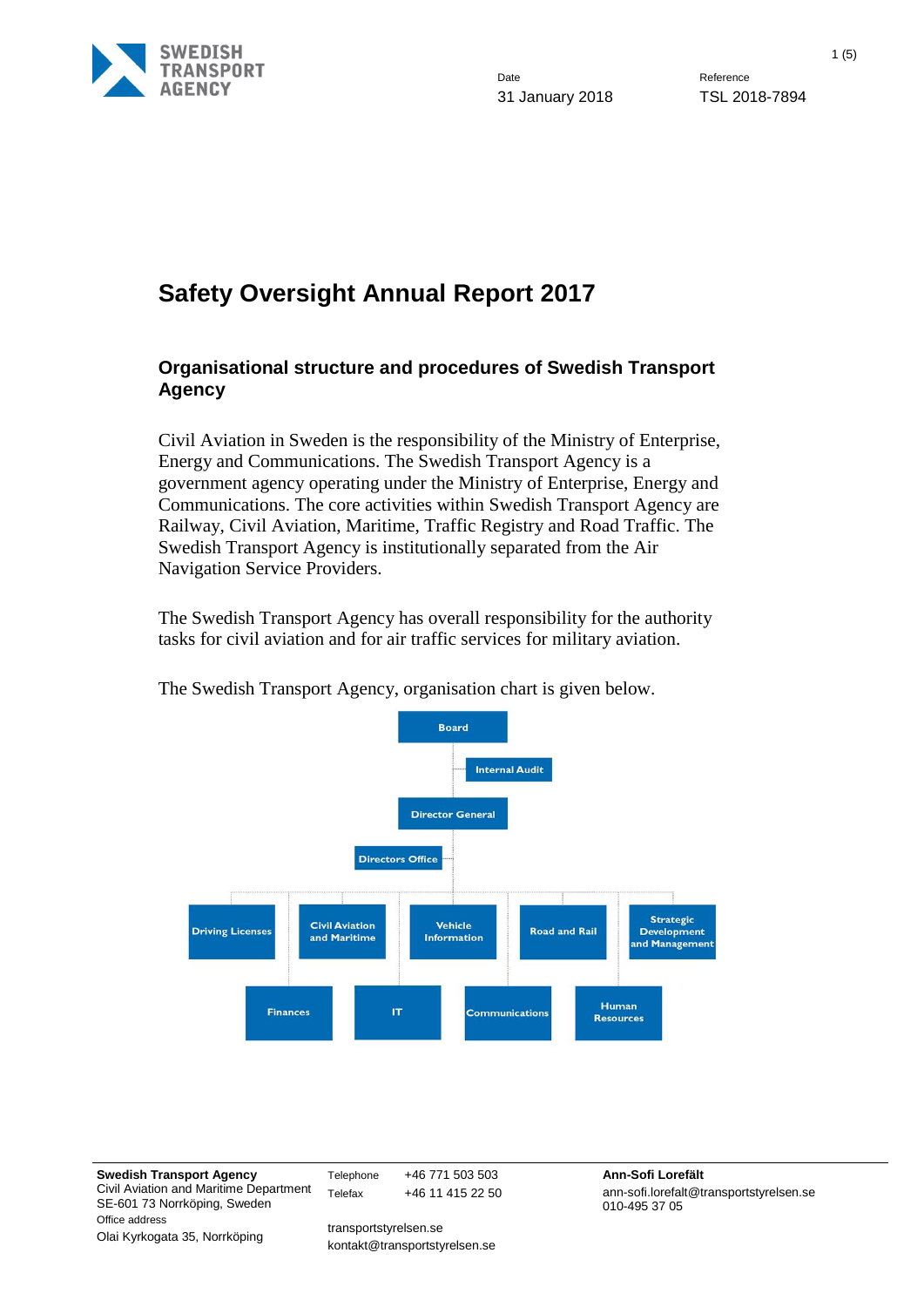

#### **Airspace and organisation under supervision of Swedish Transport Agency**

The responsible area is Sweden FIR. Sweden FIR is surrounded by FIRs of 9 States, namely Norway FIR/UIR, Kobenhavn FIR/UIR (Denmark), Rhein UIR (Germany), Warszawa FIR/UIR (Poland), Kaliningrad FIR/UIR (Russia – non-ECAC), Vilnius FIR/UIR (Lithuania), Riga FIR/UIR (Latvia), Tallinn FIR/UIR (Estonia) and Finland FIR/UIR.



22 Air Navigation Service Providers and 5 training organisations are certified by Swedish Transport Agency, see Appendix 1 and 2.

## **Qualified entities commissioned to conduct safety regulatory audits**

No qualified entities have been appointed in Sweden.

## **Existing levels of resources of Swedish Transport Agency**

At the beginning of 2017, eight fully trained ANS inspectors were working at the Air Navigation Service Section. One ANS inspector trainee got his authorisation in December and one employed during 2017 is still not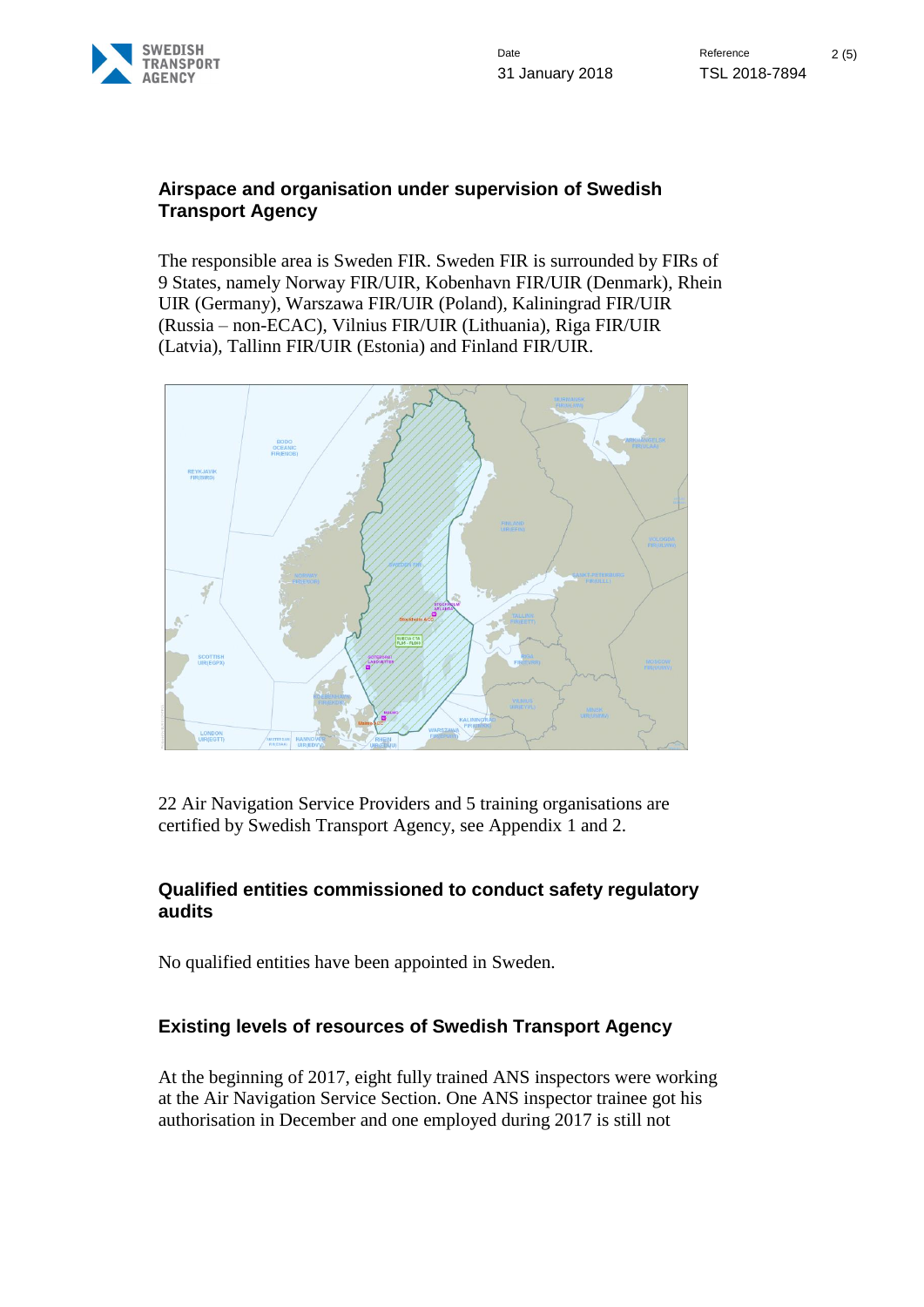

authorised. In total at the end of 2017, there are nine fully trained ANS inspectors and one ANS inspector trainee. The primary task is safety oversight. Other tasks are conducted.

### **Programme of safety regulatory audits, including information about the audits conducted and their scope**

There is a permanent focus on Commission Regulation (EU) No 1035/2011, including Annexes I, II, III, IV and V, and when applicable Commission Regulation (EU) No 2015/340.

At the end of 2017 more than 61 audits were performed, covering these main scoops:

| $\checkmark$ SMS & Phraseology | ACR, AFAB, LFV & NUAC      |
|--------------------------------|----------------------------|
| $\checkmark$ ATSEP             | ACR, LFV, SAAB & Swedavia  |
| $\checkmark$ ATFM & ALRS       | all ANSP's (se Appendix 1) |
| $\times$ AIS                   | <b>LFV</b>                 |
| $\times$ FCO                   | LFV & SAAB                 |
| $\times$ MET                   | <b>LFV</b>                 |
| $\checkmark$ (EU) No 376/2014  | all ANSP's (se Appendix 1) |
| $\checkmark$ (EU) No 2015/340  | all TO's (se Appendix 2)   |
|                                |                            |

## **Safety issues identified through the safety oversight process**

No safety issues have been identified through the safety oversight process 2017. However, safety assurance and risk assessment have been part of continuous oversight, focusing on the oversight of changes, during 2017, to keep the awareness of the safety impact non-conformity may have.

## **Safety directives**

No safety directives were issued by Swedish Transport Agency during 2017.

Ann-Sofi Lorefält Head of Air Navigation Service Section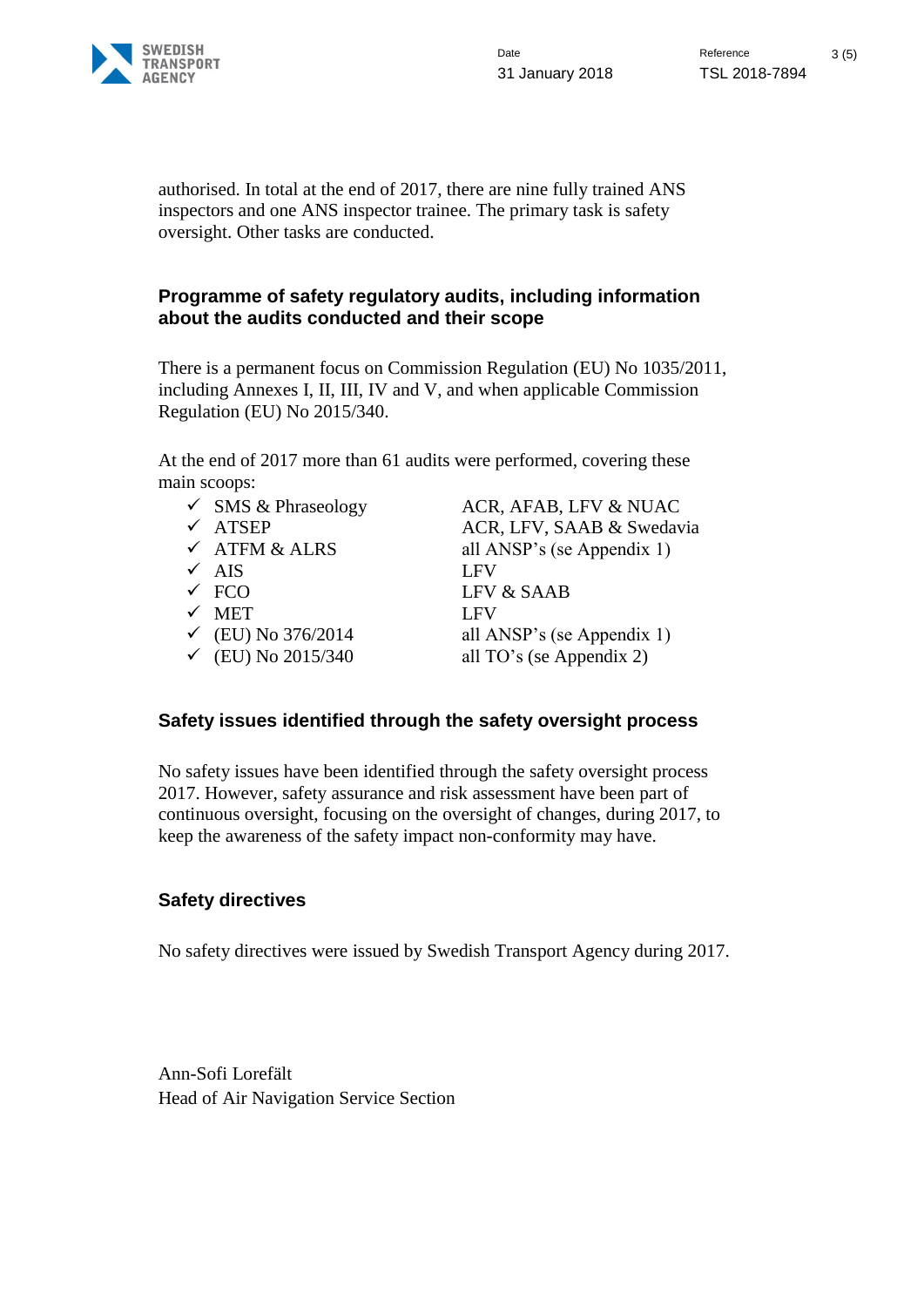

## **Appendix 1, Certified Air Navigation Service Providers:**

| <b>Name of the ANSP</b>                             | <b>Services certified</b> |             |            |              |              | Date of Last             | <b>Valid until</b> |              | Date of     |
|-----------------------------------------------------|---------------------------|-------------|------------|--------------|--------------|--------------------------|--------------------|--------------|-------------|
|                                                     | <b>ATS</b>                |             | <b>AIS</b> | <b>CNS</b>   | <b>MET</b>   | Certificate /<br>Renewal |                    | Designat     | designation |
|                                                     | <b>ATC</b>                | <b>AFIS</b> |            |              |              |                          |                    | ිත<br>ම      |             |
| AB Dalaflyget                                       | N                         | Y           | N          | Y            | Υ            | 14/03/2013               | 31/03/2019         | Y            | 01/01/2013  |
| <b>Aviation Capacity</b><br>Resources AB            | Y                         | Υ           | N          | N            | Υ            | 01/03/2018               | 31/12/2020         | Υ            | 01/02/2018  |
| Arvidsjaur Flygplats AB                             | Υ                         | Υ           | N          | Υ            | Υ            | 01/07/2015               | 30/06/2021         | Υ            | 01/07/2014  |
| European Air Cargo AB                               | $\mathsf{N}$              | Y           | N          | $\mathsf{N}$ | Υ            | 01/10/2017               | 30/09/2023         | Υ            | 01/07/2016  |
| <b>Fyrstads Flygplats AB</b>                        | N                         | N           | N          | Y            | $\mathsf{N}$ | 08/01/2015               | 30/06/2018         | $\mathsf{N}$ |             |
| Hagfors Kommun                                      | N                         | Υ           | N          | N            | Υ            | 01/10/2017               | 30/09/2023         | Υ            | 03/06/2013  |
| Hemavan Tärnaby<br>Airport AB                       | N                         | Y           | N          | Y            | Υ            | 29/05/2013               | 30/09/2019         | Υ            | 29/05/2013  |
| Härjedalens Kommun                                  | N                         | Y           | N          | Υ            | Υ            | 01/10/2017               | 30/09/2023         | Υ            | 29/05/2013  |
| Höga Kusten Airport AB                              | N                         | Υ           | N          | N            | Y            | 14/03/2013               | 30/05/2019         | Y            | 01/05/2016  |
| Kristianstad Airport AB                             | Ν                         | Ν           | Ν          | Y            | $\mathsf{N}$ | 01/06/2015               | 31/03/2021         | N            |             |
| Luftfartsverket                                     | N                         | N           | Y          | Υ            | Υ            | 02/06/2017               | 30/06/2018         | $\mathsf{N}$ |             |
| Luftfartsverket                                     | Y                         | Υ           | N          | N            | $\mathsf{N}$ | 01/05/2014               | 01/06/2021         | Υ            | 01/07/2014  |
| Lycksele Flygplats AB                               | N                         | Υ           | N          | Υ            | Υ            | 01/06/2016               | 31/05/2022         | Υ            | 20/12/2012  |
| <b>NUAC HB</b>                                      | Υ                         | N           | N          | ${\sf N}$    | $\mathsf{N}$ | 01/07/2013               | 30/11/2018         | N            |             |
| Saab AB                                             | N                         | N           | N          | Υ            | $\mathsf{N}$ | 01/04/2013               | 31/05/2019         | N            |             |
| Sveriges meteorologiska<br>o hydrologiska institut  | N                         | N           | N          | N            | Υ            | 28/03/2013               | 31/03/2019         | Υ            |             |
| Skövde Flygplats AB                                 | N                         | Υ           | N          | Υ            | Υ            | 28/03/2013               | 31/05/2019         | N            | 01/01/2018  |
| Storuman<br>Kommunföretags<br>Ekonomiförvaltning AB | N                         | Υ           | N          | Υ            | Υ            | 29/05/2013               | 30/11/2019         | Υ            | 29/05/2013  |
| Stockholm Skavsta<br><b>Flygplats AB</b>            | N                         | N           | N          | Y            | N            | 01/02/2015               | 01/03/2021         | N            |             |
| South Lapland Airport AB                            | ${\sf N}$                 | Υ           | ${\sf N}$  | Υ            | Υ            | 01/01/2018               | 31/12/2020         | Υ            | 01/01/2018  |
| Swedavia AB                                         | N                         | N           | N          | Υ            | ${\sf N}$    | 01/06/2015               | 31/05/2021         | N            |             |
| Torsby Flygplats AB                                 | N                         | Υ           | N          | Υ            | Υ            | 29/05/2012               | 30/06/2018         | $\mathsf Y$  | 30/06/2012  |
| Växjö Småland Airport<br>AB                         | ${\sf N}$                 | N           | N          | Υ            | ${\sf N}$    | 29/05/2012               | 30/06/2018         | ${\sf N}$    |             |